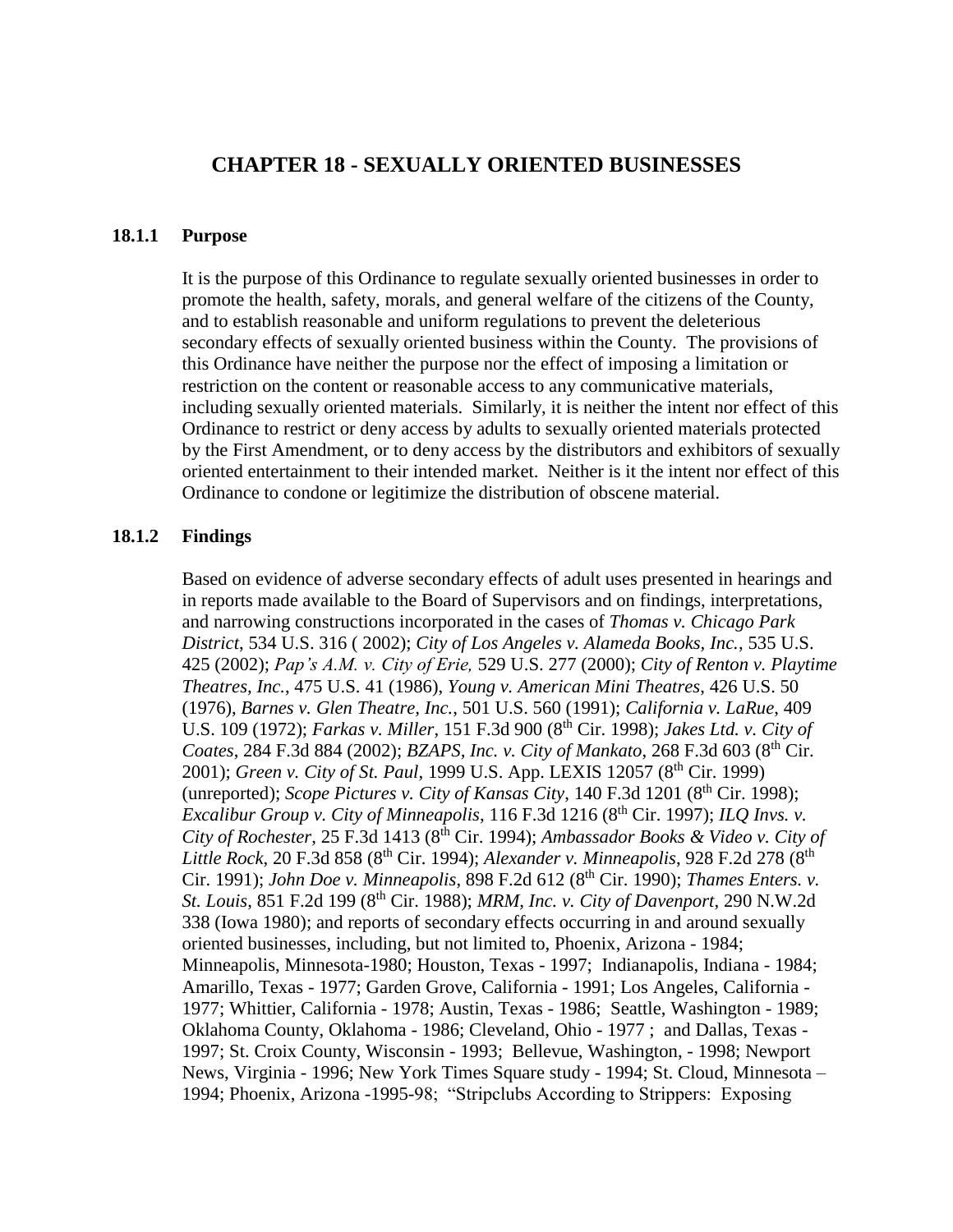Workplace Sexual Violence," by Kelly Holsopple, Program Director, Freedom and Justice Center for Prostitution Resources, Minneapolis, Minnesota; "Sexually Oriented Businesses: An Insider's View," by David Sherman, presented to the Michigan House Committee on Ethics and Constitutional Law, Jan. 12, 2000; and the Report of the Attorney General's Working Group On The Regulation Of Sexually Oriented Businesses, (June 6, 1989, State of Minnesota), the Board of Supervisors finds that the regulatory provisions of this Chapter are within its constitutional power to enact, are designed to serve the County's substantial interest in preventing many of the negative secondary effects associated with sexually oriented adult uses, is narrowly tailored to that end, and provides reasonable alternative avenues of communication for sexually explicit messages within the County.

- **a.** Sexually oriented business lend themselves to ancillary unlawful and unhealthy activities that are presently uncontrolled by the unlicensed operators of the establishments.
- **b.** Employees and/or Performers of sexually oriented businesses, as defined in this Chapter, often engage in certain types of illicit sexual behavior.
- **c.** Sexual acts, including masturbation, and oral and anal sex, occur at unregulated sexually oriented businesses, especially those which provide private or semiprivate booths or cubicles for viewing films, videos, or live sex shows.
- **d.** Communities have suffered adverse aesthetic impacts caused by sexually oriented businesses, including sexually graphic and unsanitary litter in and around Adult Bookstores and other sexually oriented adult uses.
- **e.** Person often frequent certain adult theatres, adult arcades, and other sexually oriented businesses for the purpose of engaging in sex in or near the premises of such sexually oriented businesses, or for the purpose of purchasing or selling illicit drugs.
- **f.** Numerous communicable diseases may be spread by activities occurring in sexually oriented businesses, including but not limited to, syphilis, gonorrhea, human immunodeficiency virus infection (HIV-AIDS), genital herpes, hepatitis salmonella, campylobacter and Shigella infections, chlamydial, myoplasmal and ureaplasmal infections, trichomoniasis and chancroid.
- **g.** Men and women of all races are most likely to be infected by sexual contact.
- **h.** Numerous studies and reports have determined that semen is found in the areas of sexually oriented businesses where persons view "adult" oriented films.
- **i.** A reasonable licensing procedure is an appropriate mechanism to place the burden of that reasonable regulation on the owners and the operators of the sexually oriented businesses. Further, such a licensing procedure will place a heretofore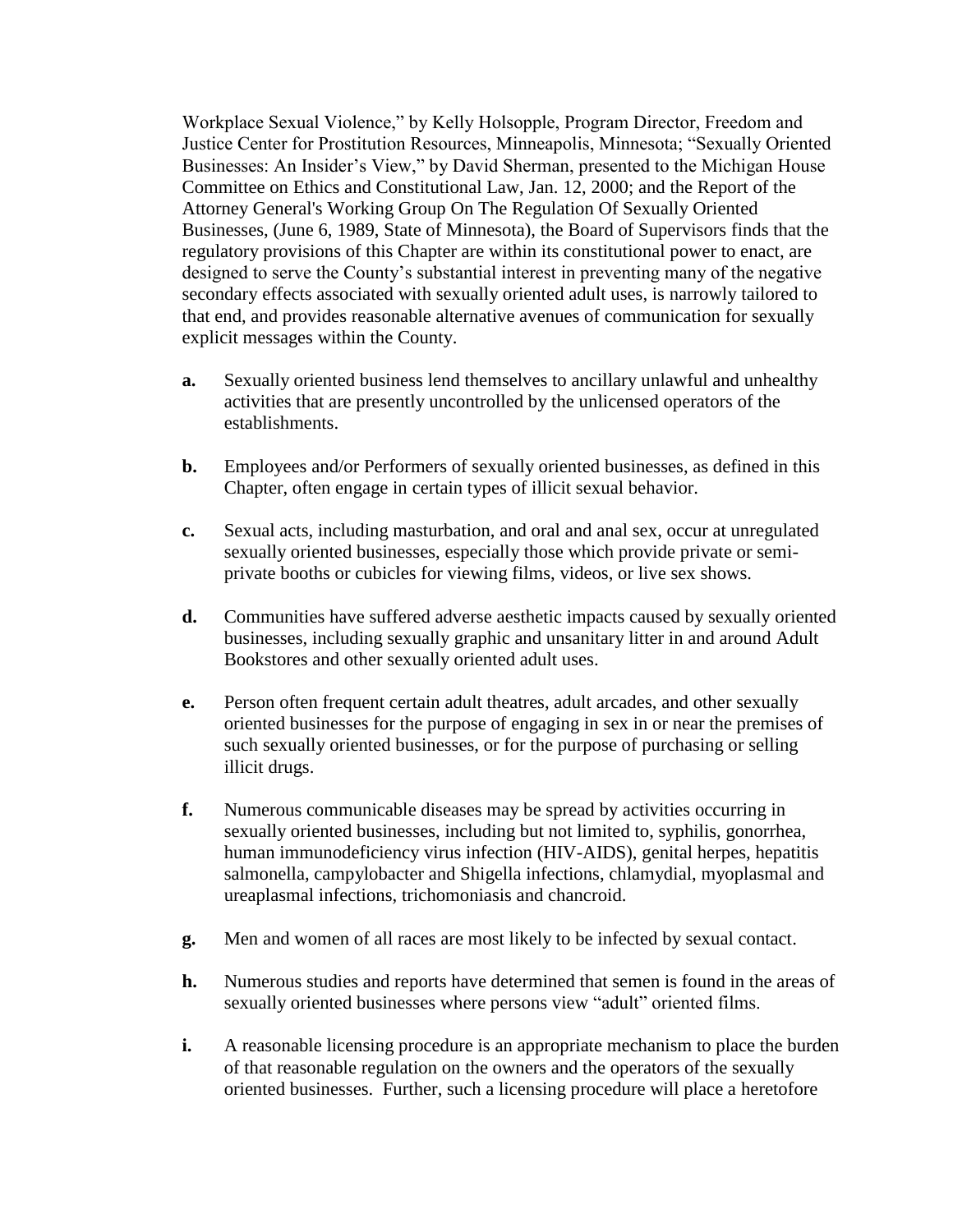nonexistent duty on the operators to see that the sexually oriented business is run in a manner consistent with the health, safety and welfare of its patrons and employees and/or performers, as well as the citizens of the County.

- **j.** Removal of doors on adult booths and requiring sufficient lighting on premises with adult booths advances a substantial governmental interest in curbing the illegal and unsanitary sexual activity occurring in adult theatres.
- **k.** Requiring licensees of sexually oriented business to keep information regarding current employees and/or performers and certain past employees and/or performers will help reduce the incidence of certain types of criminal behavior by facilitating the identification of potential witnesses or suspects and by preventing minors from working in such establishments.
- **l.** The fact that an applicant for a license has been convicted of a sexually related crime leads to the rational assumption that the applicant may engage in that conduct in contravention of this Ordinance.
- **m.** The general health, safety, and welfare of the citizens of the County will be promoted by the enactment of this Ordinance.

# **18.1.3 Jurisdiction**

The provisions of this Chapter shall apply to all of the unincorporated territory of Mills County, Iowa.

## **18.1.4 Definitions**

For purposes of this Chapter, the words and phrases defined in the sections hereunder shall have the meanings therein respectively ascribed to them unless a different meaning is clearly indicated by the context.

- **a.** Adult Arcade**:** Any place to which the public is permitted or invited wherein coin operated or slug-operated or electronically, electrically, or mechanically controlled still or motion picture machines, projectors, or other image-producing devices are regularly maintained to show images to five or fewer persons per machine at any one time, and where the images so displayed are distinguished or characterized by their emphasis upon matter exhibiting or describing "specified sexual activities" or "specified anatomical areas".
- **b.** Adult Bookstore, Adult Novelty Store, Adult Video Store**:** A commercial establishment which has significant or substantial portion of its stock-in trade or derives a significant or substantial portion of its revenues or devotes a significant or substantial portion of its interior business or advertising, or maintains a substantial section of its sales or display space to the sale or rental, for any form of consideration, of any one or more of the following: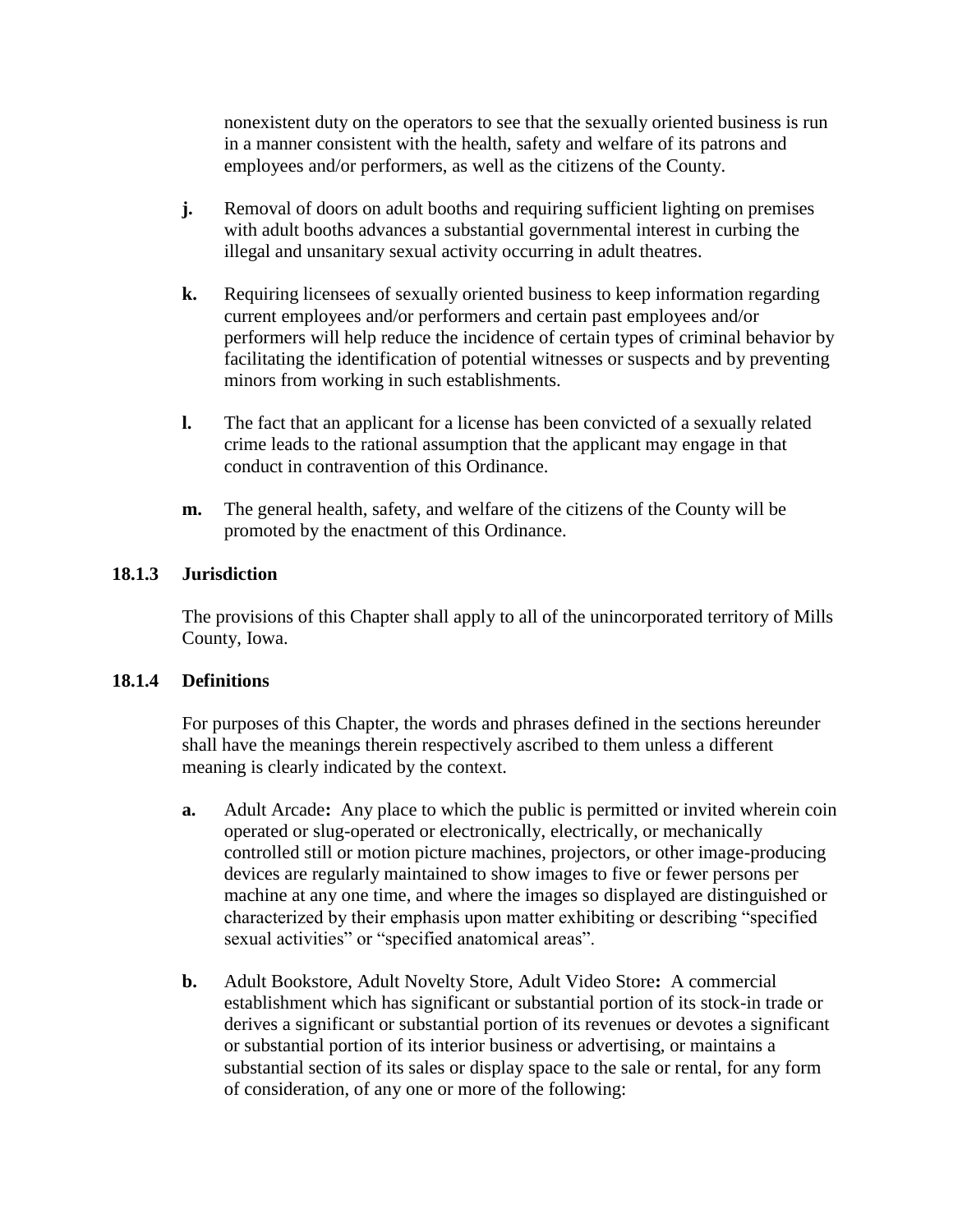- **(1)** Books, magazines, periodicals or other printed matter, or photographs, films, motion pictures, videocassettes, compact discs, slides, or other visual representations which are characterized by their emphasis upon the exhibition or description of "specified sexual activities" or "specified anatomical areas";
- **(2)** Instruments, devices, or paraphernalia designed for use or marketed primarily for stimulation of human genital organs or for sadomasochistic use or abuse of themselves or others.

The term "Adult Bookstore, Adult Novelty Store, or Adult Video Store" shall also include a commercial establishment, which regularly maintains one or more "Adult Arcade."

- **c.** Adult Cabaret: A nightclub, bar, juice bar, restaurant, bottle club, or business or entity that has an emphasis on observation or viewing of nude or semi-nude performances (including but not limited to dancing, acting, or otherwise entertaining), whether or not such performer receives compensation and/or pays to perform whether or not alcoholic beverages are served, which regularly features persons who appear nude or semi-nude.
- **d.** Adult Motel: A motel, hotel, or similar commercial establishment which:
	- **(1)** Offers accommodations to the public for any form of consideration; provides patrons with closed-circuit television transmissions, films, motion pictures, videocassettes, other photographic reproductions, or live performances which are characterized by the depiction or description of "specified sexual activities" or "specified anatomical areas"; and which advertises the availability of such material by means of a sign visible from the public right-of-way, or by means of any on or off premises advertising, including but no limited to, newspapers, magazines, pamphlets or leaflets, radio or television; or
	- **(2)** Offers a sleeping room for rent for a period of time that is less than ten (10) hours; or
	- **(3)** Allows a tenant or occupant of a sleeping room to sub rent the room for a period of time that is less than ten (10) hours.
- **e.** Adult Motion Picture Theatre: A commercial establishment where films, motion pictures, videocassettes, slides, or similar photographic reproductions which are characterized by their emphasis upon the exhibition or description of "specified sexual activities" or "specified anatomical areas" are regularly shown for any form of consideration.
- **f.** Board Of Supervisors: The Board of Supervisors of Mills County, Iowa.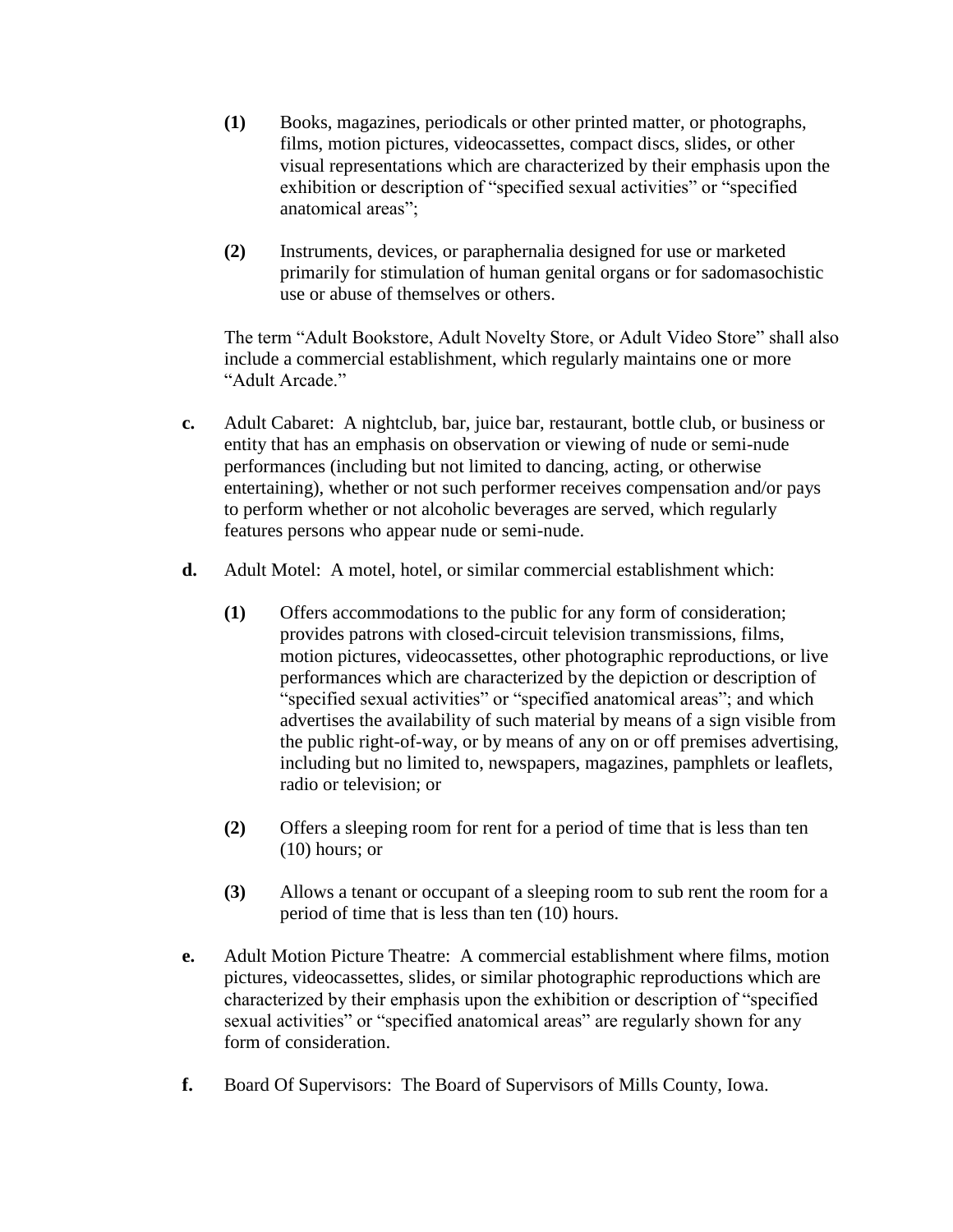- **g.** Controlling Interest: The power, directly or indirectly, to direct the operation, management or policies of a business or entity, or to vote twenty percent (20%) or more of any class of voting securities of a business. The ownership, control, or power to vote twenty percent (20%) or more of any class of voting securities of a business shall be presumed, subject to rebuttal, to be the power to direct the management, operation or policies of the business.
- **h.** County: Mills County, Iowa.
- **i.** County Attorney: The County Attorney of Mills County, Iowa.
- **j.** County Auditor: The County Auditor of Mills County, Iowa.
- **k.** Distinguished Or Characterized By An Emphasis On: The dominant or principal theme of the object described by such phrase. For instance, when the phrase refers to films "which are distinguished or characterized by an emphasis upon the exhibition or description of "Specified Sexual Activities" or "Specified Anatomical Areas", the films so described are those whose dominant or principal character and theme are the exhibition or description "specified sexual activities" or "specified anatomical areas". Similarly, when the phrase refers to a performance that is distinguished or characterized by an emphasis upon the exhibition or showing of "specified sexual activities" or specified anatomical areas, the performance so described are those whose dominant or principal character and theme are the exhibition or showing of "specified anatomical areas" or "specified sexual activities."
- **l.** Employ, Employee, And Employment: Any person who performs any service on the premises of a sexually oriented business, on a full time, part time, or contract basis, whether or not the person is denominated an employee, independent contractor, agent, performer, lessee or otherwise and/or whether or not said employee receives compensation and/or pays to perform. Employee does not include a person exclusively on the premises for repair or maintenance of the premises or for the delivery of goods to the premises.
- **m.** Establish Or Establishment: The term or terms shall mean and include any of the following:
	- **(1)** The opening or commencement of any sexually oriented business as a new business;
	- **(2)** The conversion of an existing business, whether or not a sexually oriented business, to any sexually oriented business; or
	- **(3)** The addition of any sexually oriented business to any other existing sexually oriented business.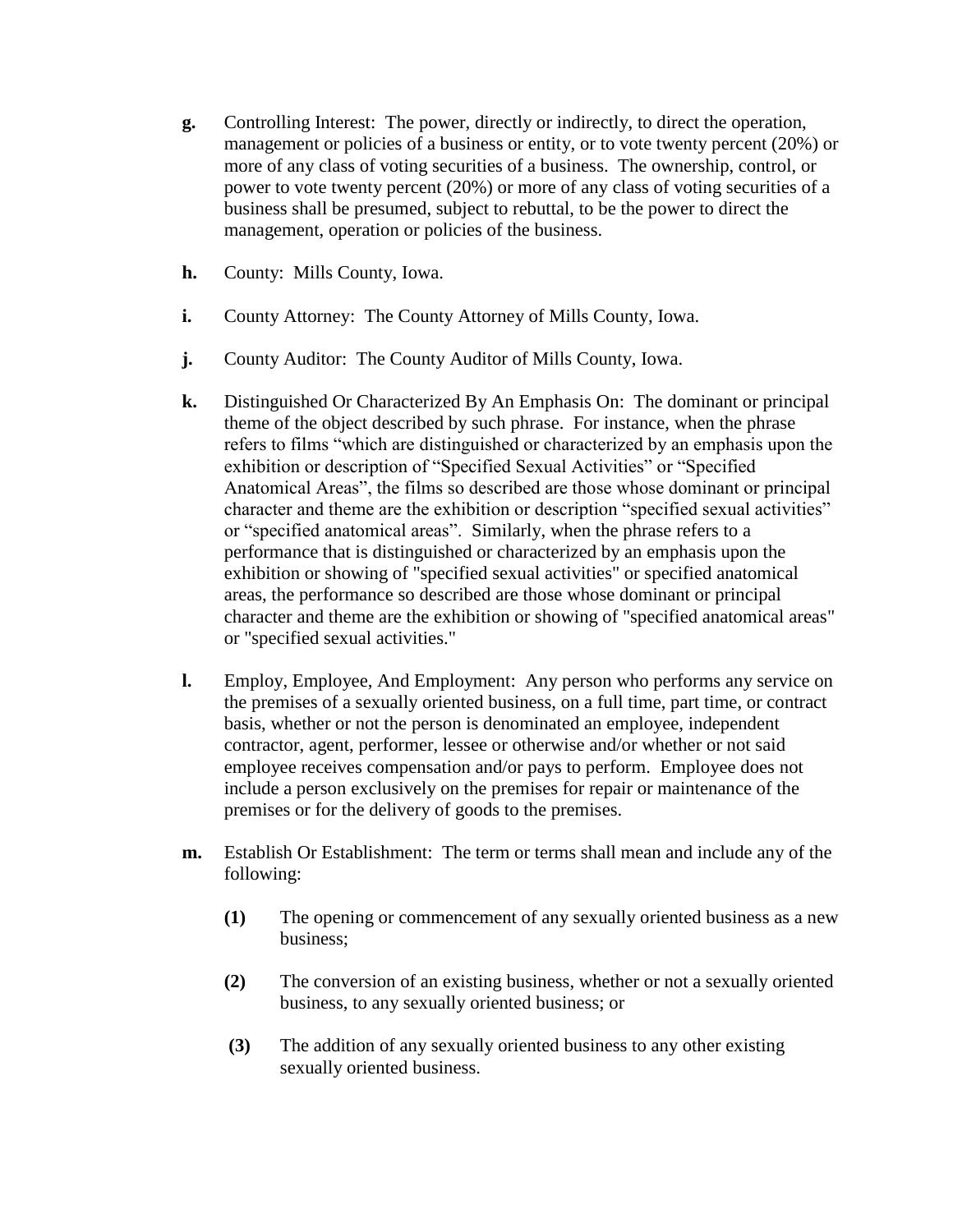- **n.** Licensee: A person, in whose name a license to operate a sexually oriented business has been issued, as well as the individual or individuals listed as an applicant on the application for a sexually oriented business license. In the case of an employee, it shall mean the person in whose name the sexually oriented business performer license has been issued.
- **o.** Nudity Or A State Of Nudity: The showing of the human male or female genitals, pubic area, vulva, anus, anal cleft or cleavage with less than a fully opaque covering, or the showing of the female breast with less than a fully opaque covering of any part of the nipple and areola.
- **p.** Operate Or Cause To Operate: The term or terms shall describe and pertain to any person who performs any service on the premises of a sexually orientated business, on a full-time, part-time, or a contract basis, whether or not the person is denominated a performer, independent contractor, agent, employee, lessee or otherwise and/or whether or not said performer receives compensation and/or pays to perform. Performer does not include a person exclusively on the premises for repair or maintenance of the premises or for the delivery of goods to the premises.
- **q.** Operator: Any persons on the premises of a sexually oriented business who is authorized to exercise overall operational control of the business or who causes to function or who puts or keeps in operation the business. A person may be found to be operating or causing to be operated a sexually oriented business whether or not that person is an owner, part owner, or licensee of the business.
- **r.** Person: Any individual, proprietorship, partnership, corporation, association or other legal entity.
- **s.** Regularly Features Of Regularly Shows: A consistent or substantial course of conduct, such that the films or performances exhibited constitute a substantial portion of the films or performances offered as a part of the ongoing business of the sexually oriented business.
- **t.** Semi-Nude Or State Of Semi-Nudity: A state of dress in which opaque clothing covers no more than the genitals, anus, anal cleft or cleavage, pubic area, vulva, and nipple and areola of the female beast, as well as portions of the body covered by supporting straps or devices. This definition shall not include any portion of the cleavage of the human female breast exhibited by a dress, blouse, skirt, leotard, bathing suit, or other wearing apparel provided that the areola and nipple are not exposed in whole or in part.
- **u.** Semi-Nude Model Studio: Any place where a person, who regularly appears in a state of semi-nudity is provided for money or any form of consideration to be observed, sketched, drawn, painted, sculptured, photographed, or similarly depicted by other persons.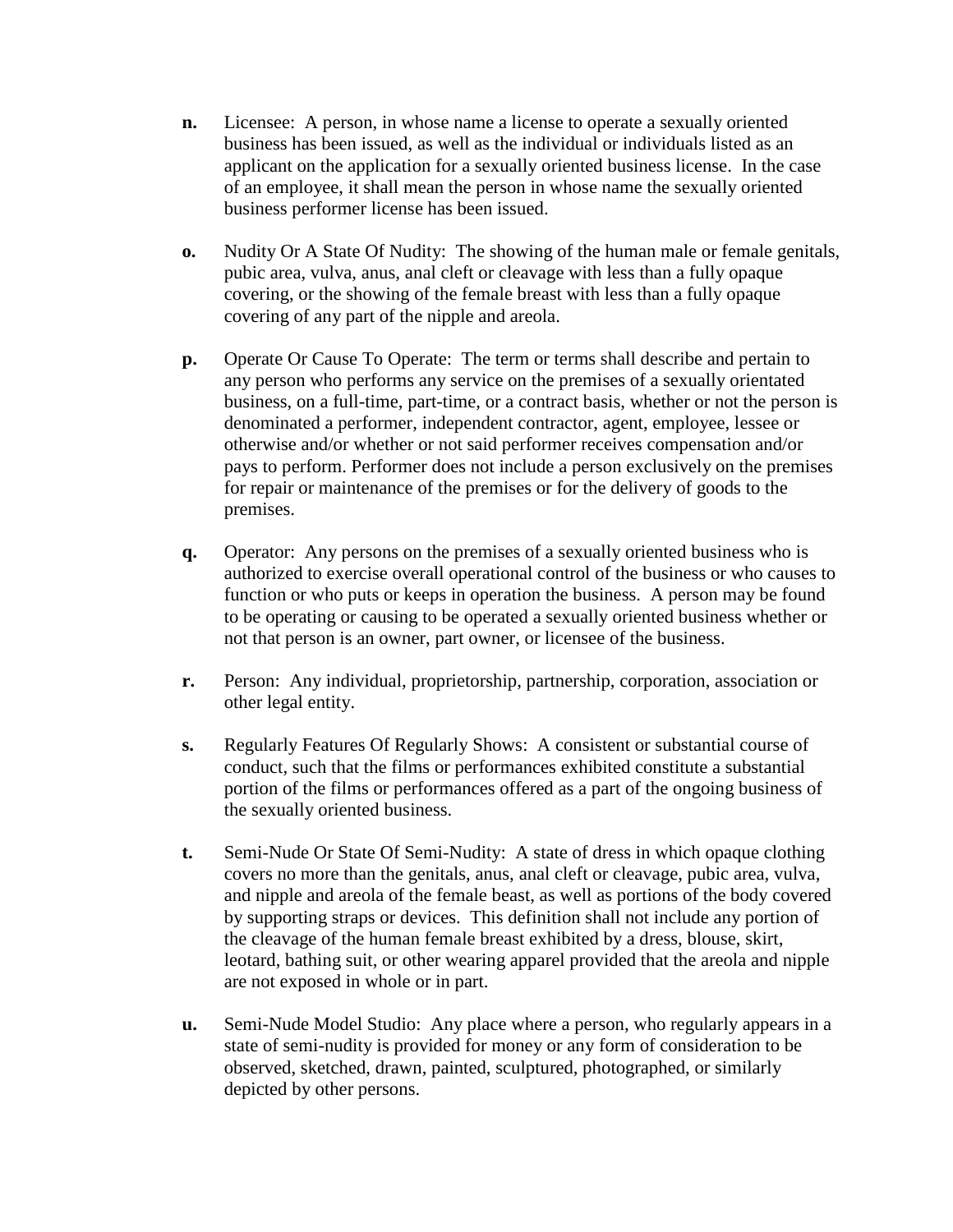It is a defense to prosecution for any violation of this Ordinance that a person appearing semi-nude or in a state of semi-nudity did so in a modeling class operated:

- **(1)** By a college, junior college, or university supported entirely or partly by taxation;
- **(2)** By a private college or university that maintains and operates educational programs in which credits are transferable to a college, junior college, or university supported entirely or partly by taxation; or
- **(3)** In a structure:
	- **(a)** Which has no sign visible from the exterior of the structure and no other advertising that indicates a semi-nude person is available for viewing; and
	- **(b)** Where, in order to participate in a class, a student must enroll at least three (3) days in advance of the class.
- **v.** Sexually Oriented Entertainment Activity: The sale, rental, or exhibition, for any form of consideration, of books, films, videocassettes, magazines, periodicals, or live performances which are characterized by an emphasis on the exposure or display of specific sexual activity.
- **w.** Specified Anatomical Areas: Human genitals, anus, cleft of the buttocks, or the nipple or areola of the female breast.
- **x.** Specified Criminal Activity: Any of the following offenses:
	- **(1)** Iowa Code Section 728.2 (dissemination and exhibition of obscene materials to minors), as amended; Iowa Code Section 728.3 (admitting minors to premises where obscene material is exhibited), as amended; Iowa Code Section 728.4 (rental or sale of hard-core pornography), as amended; Iowa Code Section 728.5 (public indecent exposure in certain establishments), as amended; Iowa Code Section 728.12 (sexual exploitation of a minor), as amended; Iowa Code Section 709.2-4 (sexual abuse), as amended; Iowa Code Section 709.8 (lascivious acts with a child), as amended; Iowa Code Section 709.9 (indecent exposure), as amended; Iowa Code Section 709.12 (indecent contact with a child), as amended; Iowa Code Section 709.14 (lascivious conduct with a minor), as amended; Iowa Code Section 709C.1 (criminal transmission of human immunodeficiency virus), as amended; Iowa Code Section 711.4 (extortion), as amended; Iowa Code Section 725.1-4 (prostitution, pimping, pandering, leasing premises for prostitution), as amended;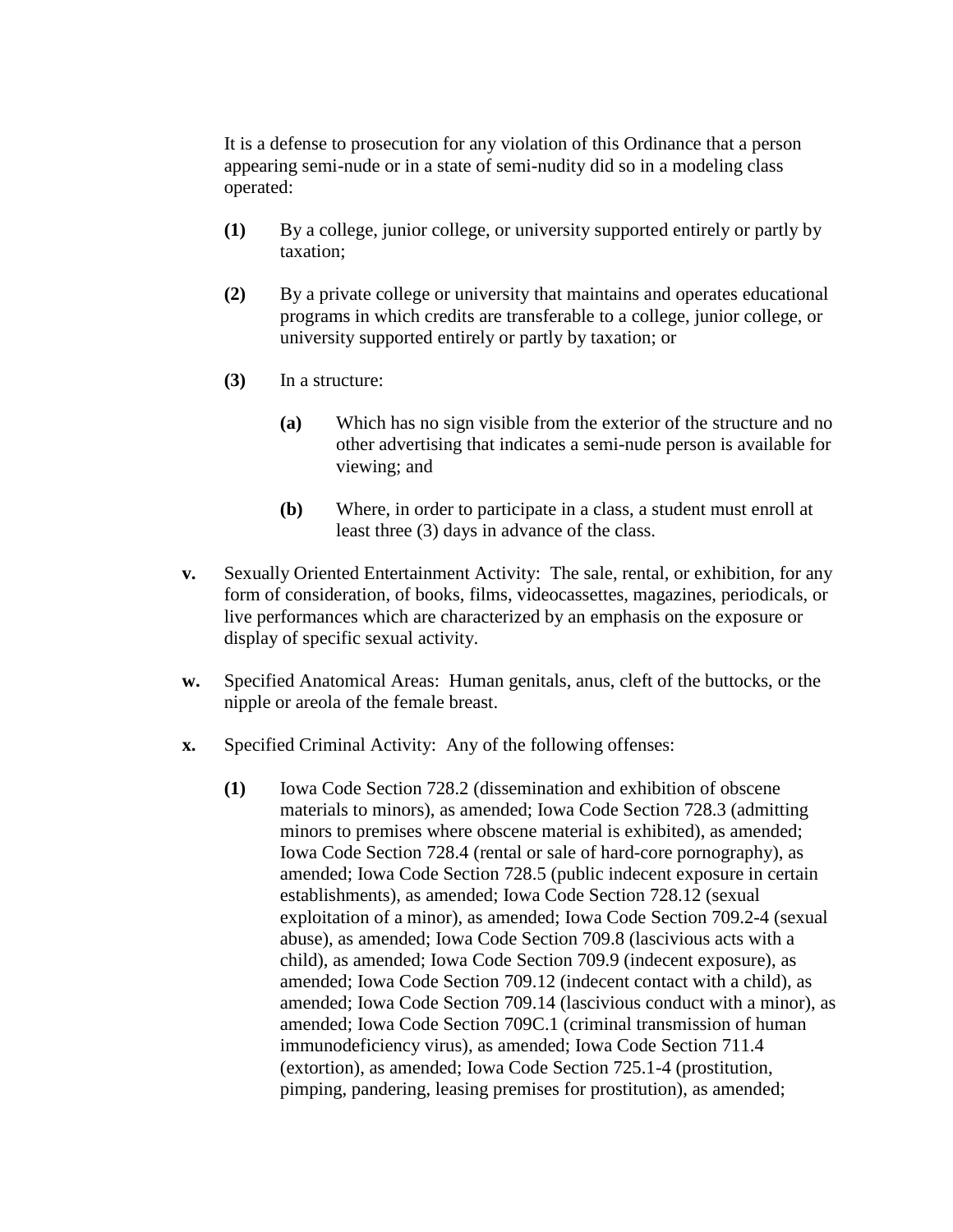criminal attempt, conspiracy or solicitation to commit any of the foregoing offenses or offenses in other jurisdictions that, if the acts would have constituted any of the foregoing offenses, if the acts had been committed in Iowa; for which:

- **(a)** Less than two (2) years have elapsed since the date of conviction or the date of release from confinement imposed for the conviction, whichever is the later date, if the conviction is of a misdemeanor offense;
- **(b)** Less than five (5) years have elapsed since the date of conviction or the date of release from confinement imposed for the conviction, whichever is the later date, if the conviction is of a felony offense; or
- **(c)** Less than five (5) years have elapsed since the date of conviction or the date of release from confinement imposed for the conviction, whichever is the later date, if the convictions are of two (2) or more misdemeanor offenses or combination of misdemeanor offenses occurring within any twenty-four (24) month period.
- **(2)** The fact that a conviction is being appealed shall have no effect on the disqualification of the applicant.
- **y.** Specified Sexual Activity: The term means any of the following:
	- **(1)** Sex acts, normal or perverted, including intercourse, oral copulation, masturbation or sodomy and including performances simulating or imitating any of the previously described sex acts; or
	- **(2)** Excretory functions as a part of or in connection with any of the activities described in section 1 immediately preceding this statement.
	- **(3)** Directly or indirectly touching or caressing either by any individual or the specific anatomical areas specified herein or the simulation or imitation or touching or caressing of said specified anatomical areas; or
	- **(4)** Exposure of the specific anatomical areas.
- **z.** Transfer Of Ownership Or Control: This term or terms shall mean any of the following:
	- **(1)** The sale, lease, or sublease of the business;
	- **(2)** The transfer of securities which constitute a controlling interest in the business, whether by sale, exchange, or similar means; or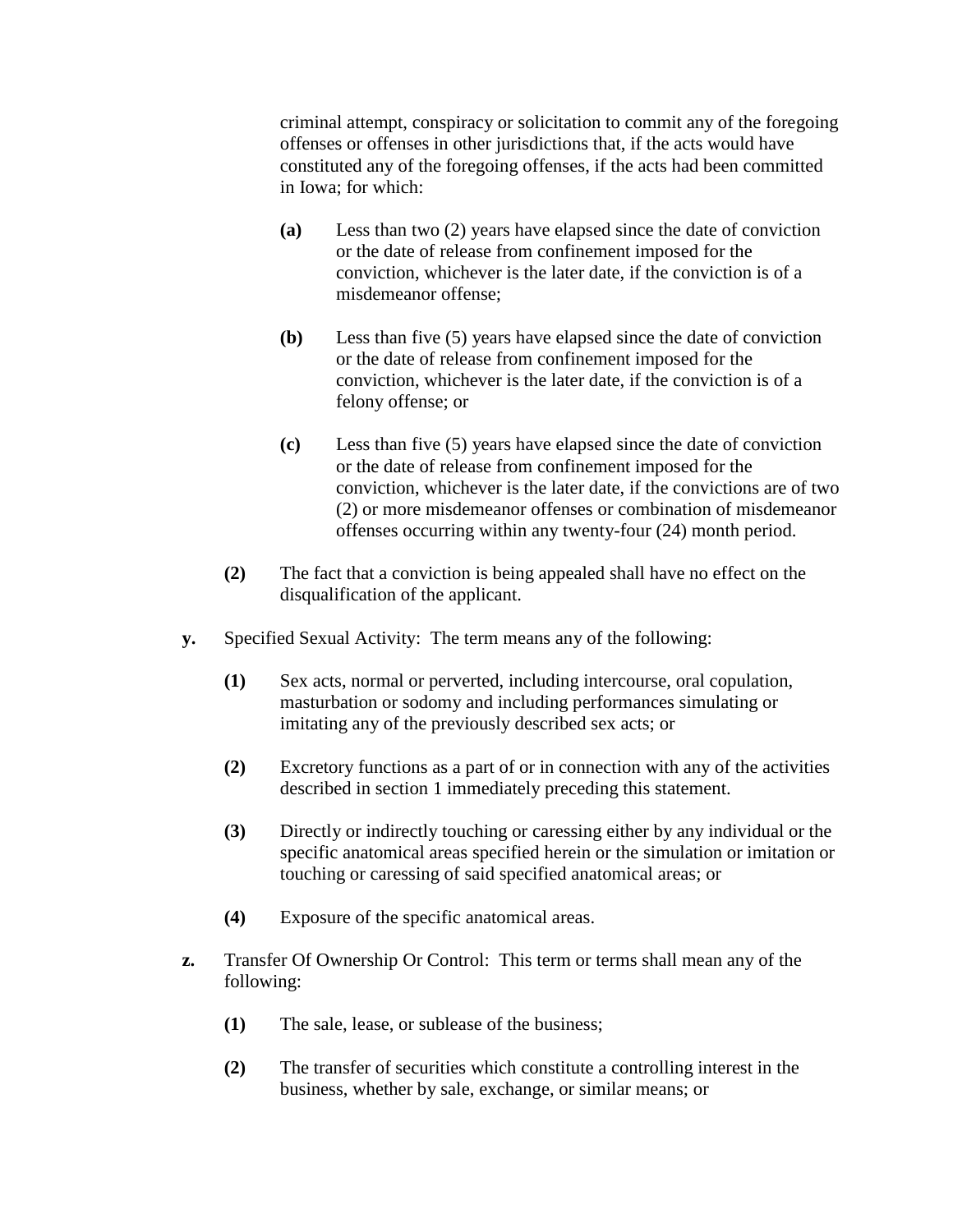- **(3)** The establishment of a trust, gift, or other similar legal device which transfers the ownership or control of the business, except for transfer by bequest or other operation of law upon the death of the person possessing the ownership control.
- **aa.** Video Room: The room, booth, or area where a patron of a sexually oriented business would ordinarily be positioned while watching a film, videocassette, or other video reproduction.

## **18.1.5 Classifications**

Sexually oriented businesses shall be classified as follows:

- **a.** Adult bookstores, adult novelty stores, adult video stores;
- **b.** Adult cabarets;
- **c.** Adult motels;
- **d.** Adult motion picture theatres;
- **e.** Semi-nude model studios.

## **18.1.6 License Required: Temporary License Upon Application.**

- **a.** It is unlawful for any person to operate a sexually oriented business in the County without a valid sexually oriented business license.
- **b.** It is unlawful for any person to be an employee and/or performer, as defined in this Chapter, of a sexually oriented business in the County without a valid sexually oriented business perfomer license.
- **c.** An applicant for a sexually oriented business license or a sexually oriented business performer license shall file in person at the office of the County Auditor a completed application made on a form provided by the County Auditor. The application shall be signed by the applicant and notarized. An application shall be considered complete when it contains the information required in paragraphs 1 through 6 as follows:
	- **(1)** The applicant's full name and any other names used in the preceding five (5) years.
	- **(2)** Current business address or another mailing address of the applicant.
	- **(3)** Written proof of age, in the form of a copy of a birth certificate and a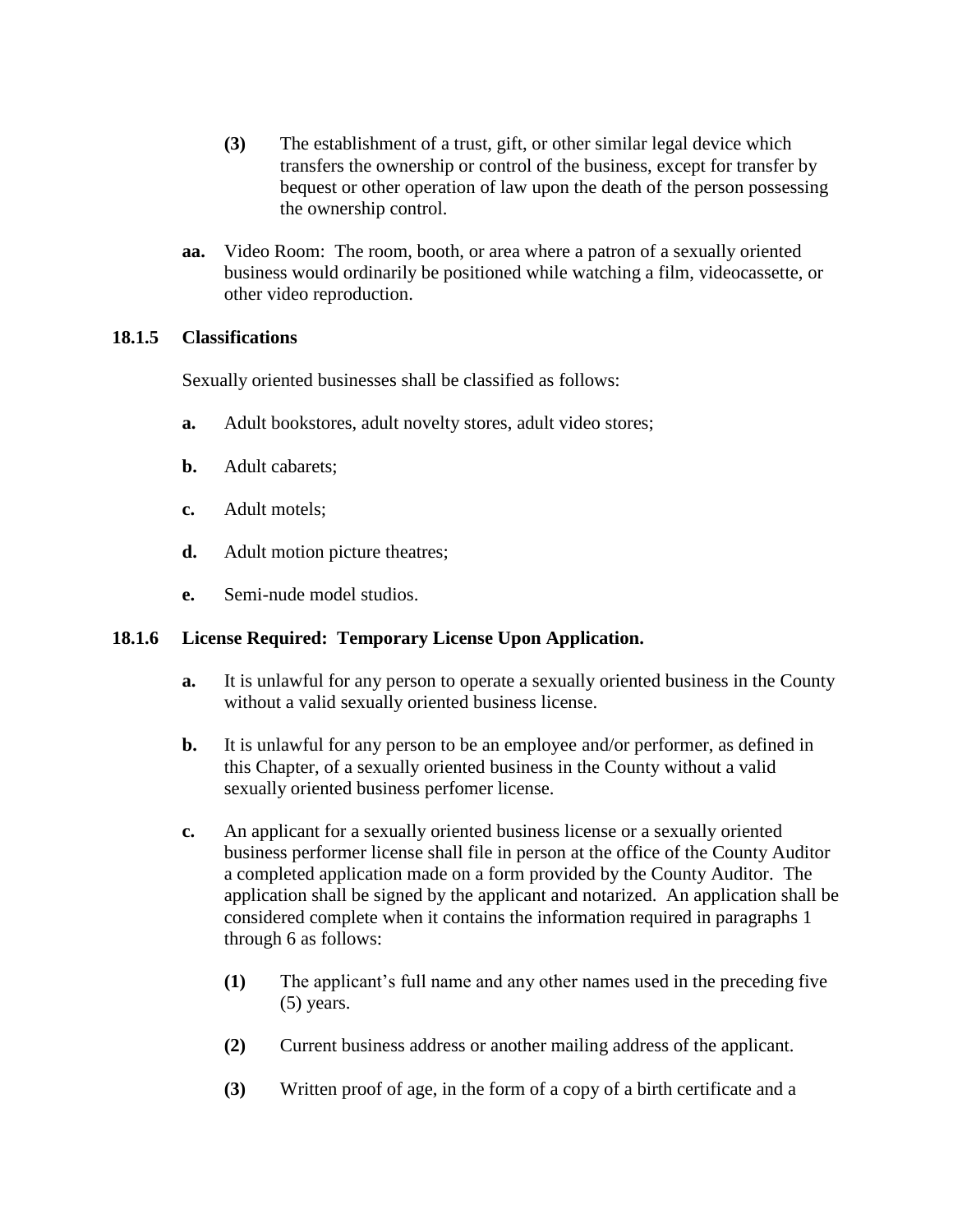picture identification document issued by a governmental agency.

- **(4)** If the application is for a sexually oriented business license, the business name, location, legal description, mailing address and phone number of the sexually oriented business.
- **(5)** If the application is for a sexually oriented business license, the name and business address of the statutory agent or other agent authorized to receive service of process.
- **(6)** A statement of whether the applicant has been convicted or has pled guilty or nolo contendere (no contest) to a specified criminal activity as defined in this Chapter, and if so, the specified criminal activity involved, including the date, place, and jurisdiction of each as well as the dates of conviction and release from confinement, where applicable.

The information provided pursuant to paragraphs 1 through 6 of this subsection shall be supplemented in writing by certified mail, return receipt requested, to the County Auditor within ten (10) working days of a change of circumstances that would render the information originally submitted as false or incomplete.

- **d.** An application for a sexually oriented business license shall be accompanied by a sketch or diagram showing the configuration of the premises, including a statement of total floor space occupied by the business. The sketch or diagram need not be professionally prepared but shall be drawn to a designated scale or drawn with marked dimensions of the interior of the premises to an accuracy of plus or minus six (6) inches. Applicants who are required to comply with Section 18.1.20 of this Chapter shall submit a diagram meeting the requirements of that section.
- **e.** If a person who wishes to operate a sexually oriented business is an individual, he or she shall sign the application for a license as applicant. If a person who wishes to operate a sexually oriented business is other than an individual, each officer, director, general partner, each other person who will manage, supervise, or control the premises, and each other person who will participate in decisions relating to management and control of the business shall sign the application for a license as applicant. Each applicant must be qualified under Section 18.1.7 of this Chapter and each applicant shall be considered a licensee, if a license is granted.
- **f.** The information provided by an applicant in connection with an application for a license under this Chapter shall be maintained by the County Auditor on a confidential basis, except that such information may be disclosed only to law enforcement agencies in connection with a law enforcement or public safety function, or as may be required by governing law or court order.

## **18.1.7 Issuance of License**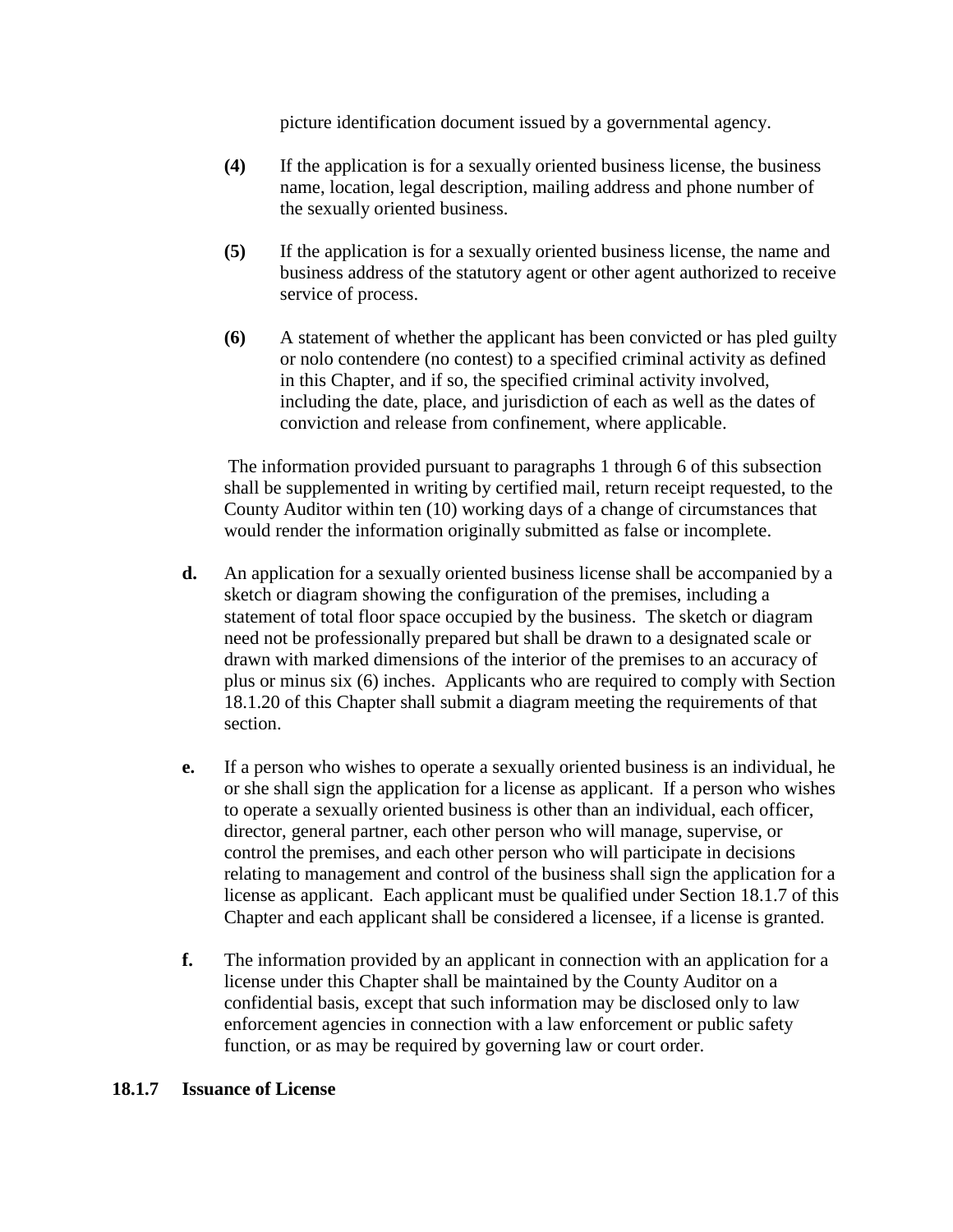- **a.** Upon the filing of a completed application under Section 18.1.6(c) for a sexually oriented business license, the County Auditor shall immediately issue a Temporary License to the applicant. The Temporary License shall expire upon the final decision of the Board of Supervisors to deny or grant the license. Within twenty (20) days of the initial filing date of the completed application, the County Auditor shall issue a license to the applicant or issue to the applicant a letter of intent to deny the application. The County Auditor shall approve the issuance of a license unless:
	- **(1)** An applicant is less than eighteen (18) years of age.
	- **(2)** An applicant has failed to provide information as required by Section 18.1.6 of this Chapter for issuance of a license or has falsely answered a question or request for information on the application form.
	- **(3)** The license application fee has not been paid.
	- **(4)** An applicant has committed a violation of Section 18.1.9(a), Section 18.1.12(b), Section 18.1.20(a), (b), and (c) of this Chapter within the previous year.
	- **(5)** The sexually oriented business premises are not in compliance with the interior configuration requirements of this Chapter.
	- **(6)** An applicant has been convicted of a specified criminal activity, as defined by this Chapter.
- **b.** Upon the filing of a completed application for a sexually oriented business performer license, the County Auditor shall issue a Temporary License to the applicant. The Temporary License shall expire upon the final decision of the Board of Supervisors to deny or grant the license. Within twenty (20) days of the initial filing date of the completed application, the County Auditor shall issue a license to the applicant or issue to the applicant a letter of intent to deny the application. The County Auditor shall approve the issuance of a license unless:
	- **(1)** An applicant is less than eighteen (18) years of age.
	- **(2)** An applicant has failed to provide information as required by Section 18.1.6 of this Chapter for issuance of a license or has falsely answered a question or request for information on the application form.
	- **(3)** The license application fee has not been paid.
	- **(4)** An applicant has committed a violation of 18.1.9(a), Section 18.1.12(b), Section 18.1.20(a), (b), and (c) of this Chapter within the previous year.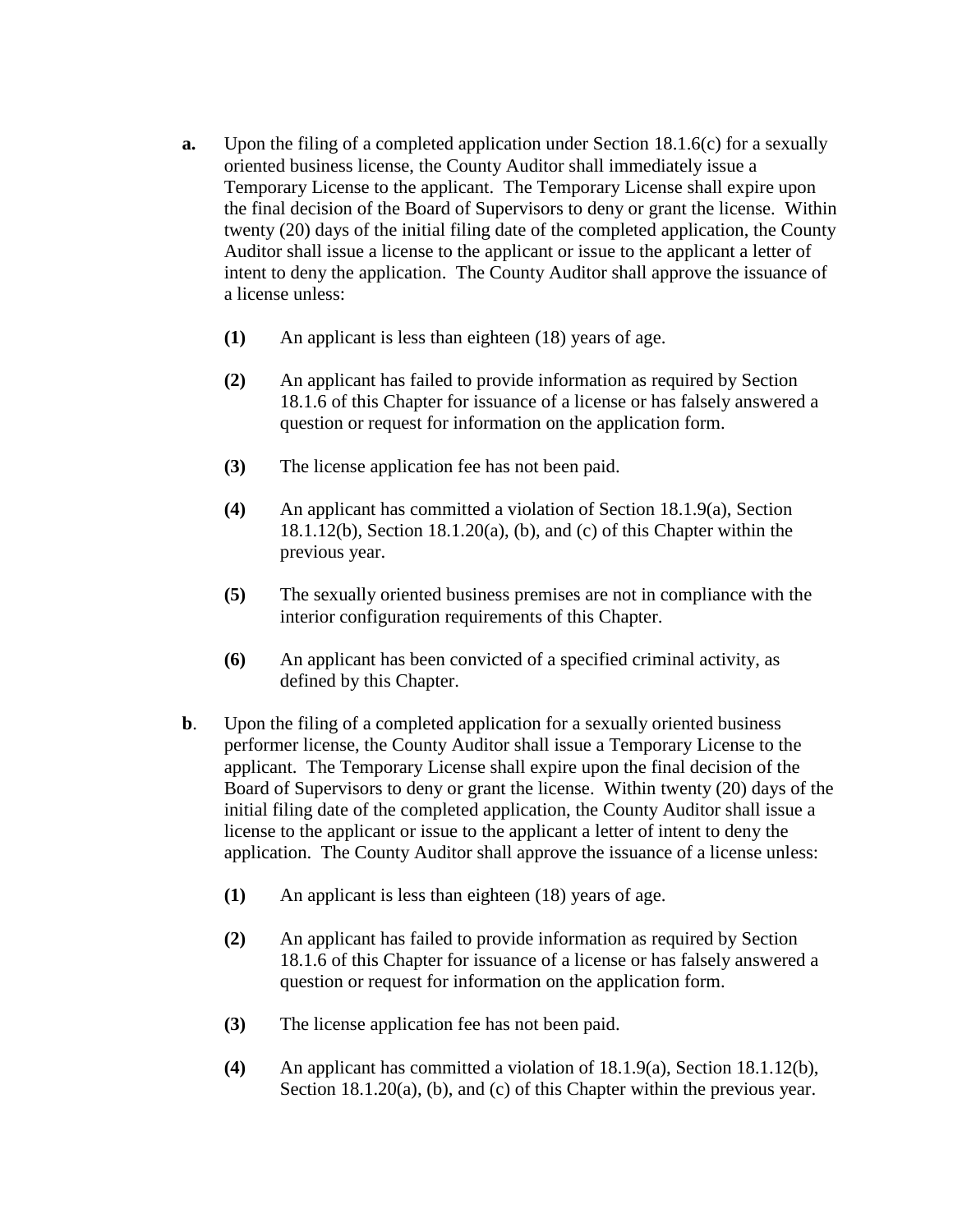- **(5)** An applicant has been convicted of a specified criminal activity, as defined by this Chapter.
- **c.** The license, if granted, shall state on its face:
	- **(1)** The name of the person or persons to whom it is granted;
	- **(2)** The number of the license issued to the licensee(s);
	- **(3)** The expiration date; and
	- **(4)** The address of the sexually oriented business, if the license is for a sexually oriented business.

The sexually oriented business license shall be posted in a conspicuous place at or near the entrance to the sexually oriented business, so that it may be easily read at any time.

A sexually oriented business employee and/or performer shall keep the performer's license on his or her person or on the premises where the licensee is then working or performing and shall produce such license for inspection upon request by a law enforcement officer or other County official performing functions connected with the enforcement of this Chapter.

## **18.1.8 Fees**

## **a. Filing Fee Required**

A filing fee, in accordance with the established fee schedule, shall be charged for each application for initial license and annual renewals to assist in deferring the costs of the administrative review. The applicant shall be held responsible for submitting the required fees upon submission of the completed application. No action shall be taken on any application until the required fee is paid in full.

## **b. Fee Schedule**

The fee schedule shall be established by the Board of Supervisors.

#### **c. Fee Refund**

Whether the request is granted or denied, the applicant shall not be entitled to a refund of the fee paid.

#### **18.1.9 Periodic Inspections**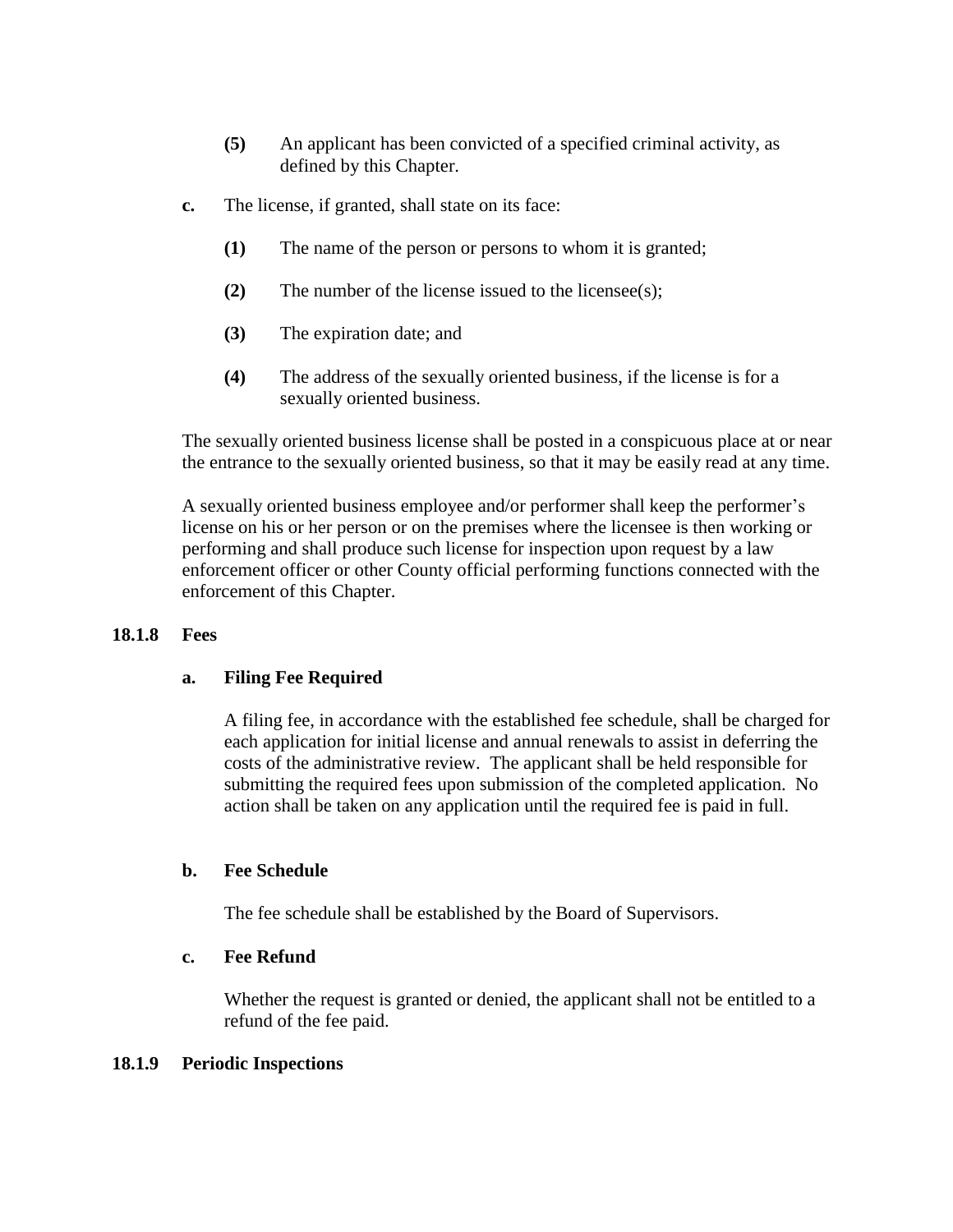- **a.** Sexually oriented businesses and sexually oriented business employees and/or performers shall permit agents of the County to inspect, from time to time, on an occasional basis, the portions of the sexually oriented business premises where the patrons are permitted, for the purpose of ensuring compliance with the specific regulations of this Chapter, during those times when the sexually oriented business is occupied by patrons or is open for business. A licensee's knowing or intentional refusal to permit such an inspection shall constitute a violation of this Section for purposes of license denial, suspension, and/or revocation. This Section shall be narrowly construed by the County to authorize reasonable inspection of the licensed premises pursuant to this Chapter, but not to authorize a harassing or excessive pattern of inspection.
- **b.** The provisions of this Section do not apply to areas of an Adult Motel which are currently being rented by a customer for use as a permanent or temporary habitation.

## **18.1.10 Expiration of License**

- **a.** Each license shall remain valid for a period of one (1) calendar year from the date of issuance unless otherwise suspended or revoked. Such license may be renewed only by making application and payment of a fee as provided in Section 18.1.6 and Section 18.1.8 of this Chapter.
- **b.** Application for renewal should be made at least ninety (90) days before the expiration date. When made less than ninety (90) days before the expiration date, the expiration of the license will not be affected.

## **18.1.11 Cause for Suspension**

- **a.** The County shall issue a letter of intent to suspend a sexually oriented business license for a period not to exceed thirty (30) days, if the sexually oriented business licensee has violated this Chapter or has knowingly allowed an employee and/or performer to violate this Chapter.
- **b.** The County shall issue a letter of intent to suspend a sexually oriented business performer license for a period not to exceed thirty (30) days, if the employee and/or performer has violated this Chapter.

## **18.1.12 Cause for Revocation**

- **a.** The County shall issue a letter of intent to revoke a sexually oriented business license or a sexually oriented business performer license, if the respective licensee commits two (2) or more violations within a twelve (12) month period.
- **b.** The County shall issue a letter of intent to revoke a sexually oriented business license or a sexually oriented business performer license if: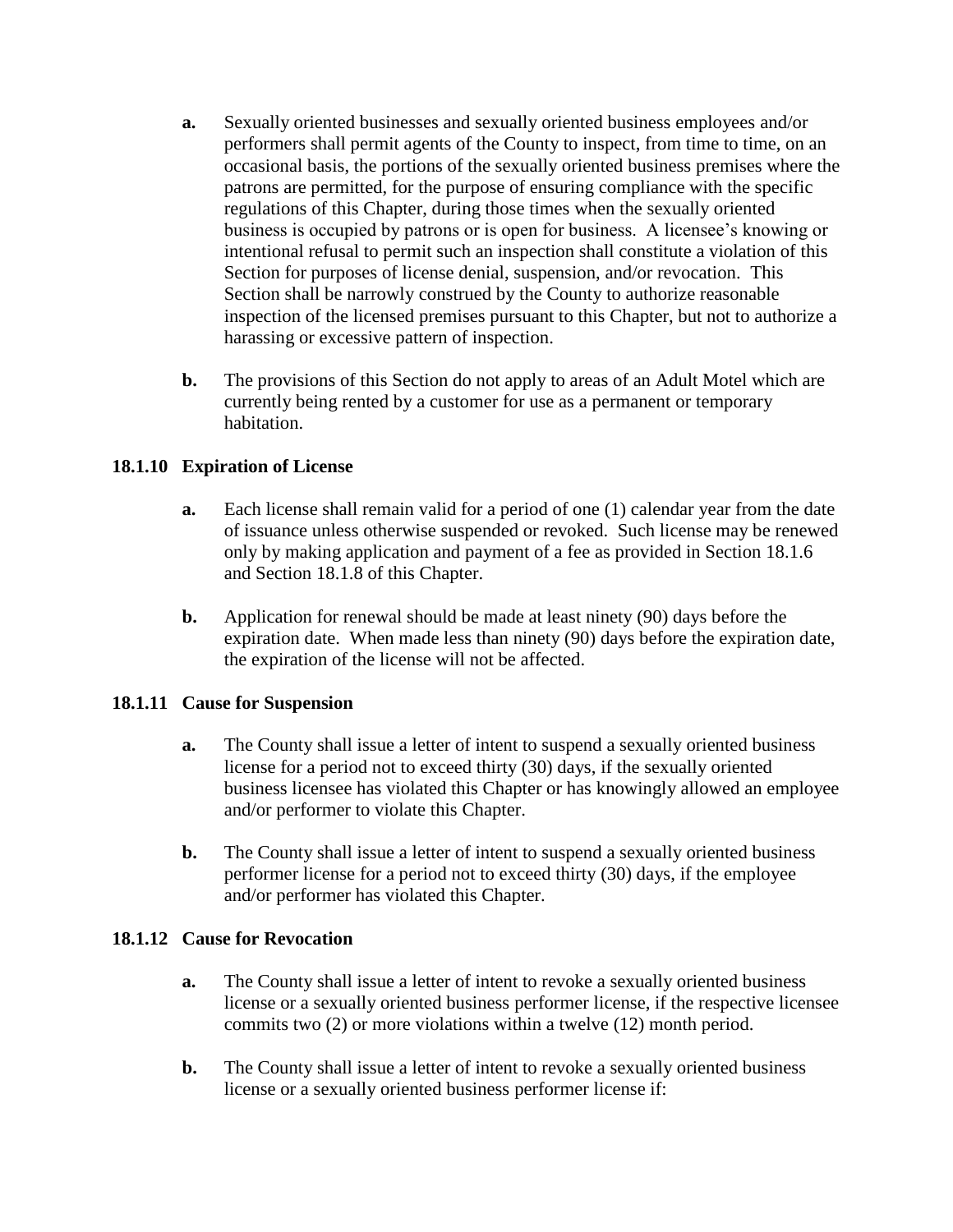- **(1)** The licensee knowingly gave false information in the application for a sexually oriented business license or sexually oriented business performer license;
- **(2)** The licensee knowingly engaged in possession, use, or sale of controlled substances on the premises;
- **(3)** The licensee knowingly engaged in prostitution on the premises;
- **(4)** The licensee knowingly operated the sexually oriented business during a period of time when the license was suspended;
- **(5)** The licensee knowingly engaged in any specified sexual activity to occur in or on the licensed premises.
- **c.** A business licensee shall be liable for the acts of an employee and/or peformer only pursuant to the standard established in Section 18.1.21 of this Chapter.

## **18.1.13 Nature of Revocation**

When, after the notice and hearing procedure described in Section 18.1.14 of this Chapter, the County Auditor revokes a license, the revocation shall continue for two (2) years and the licensee shall not be issued a sexually oriented business license or sexually oriented performer license for two (2) years from the date revocation becomes effective, provided that, if the conditions of Section 18.1.14(b) of this Chapter are met, a Provisional License will be granted pursuant to that Section. If, subsequent to revocation, the County Auditor finds that the basis for the revocation pursuant to Section 18.1.12(b)(1) of this Chapter has been corrected or abated, the applicant shall be granted a license, if at least ninety (90) days have elapsed since the date the revocation became effective. If the license was revoked under subsections  $18.1.12(b)(2)$ ,  $(3)$ ,  $(4)$ , or  $(5)$  of this Chapter, an applicant may not be granted another license until at least two (2) years have elapsed.

## **18.1.14 Right to Hearing Prior to Denial, Suspension, Revocation: Prompt Judicial Review; Right to Provisional License Pending Judicial Review**

**a.** If facts exist that warrant the denial, suspension, or revocation of a license under this Chapter, the County Auditor shall notify the applicant or licensee (respondent) in writing of the intent to deny, suspend, or revoke the license, including the grounds thereof, by personal delivery, or by certified mail. The notification shall be directed to the most current business address or other mailing address on file with the County Auditor for the respondent. Within ten (10) working days of the receipt of such notice, the respondent may submit a written request to the County Auditor for a hearing before the Board of Supervisors to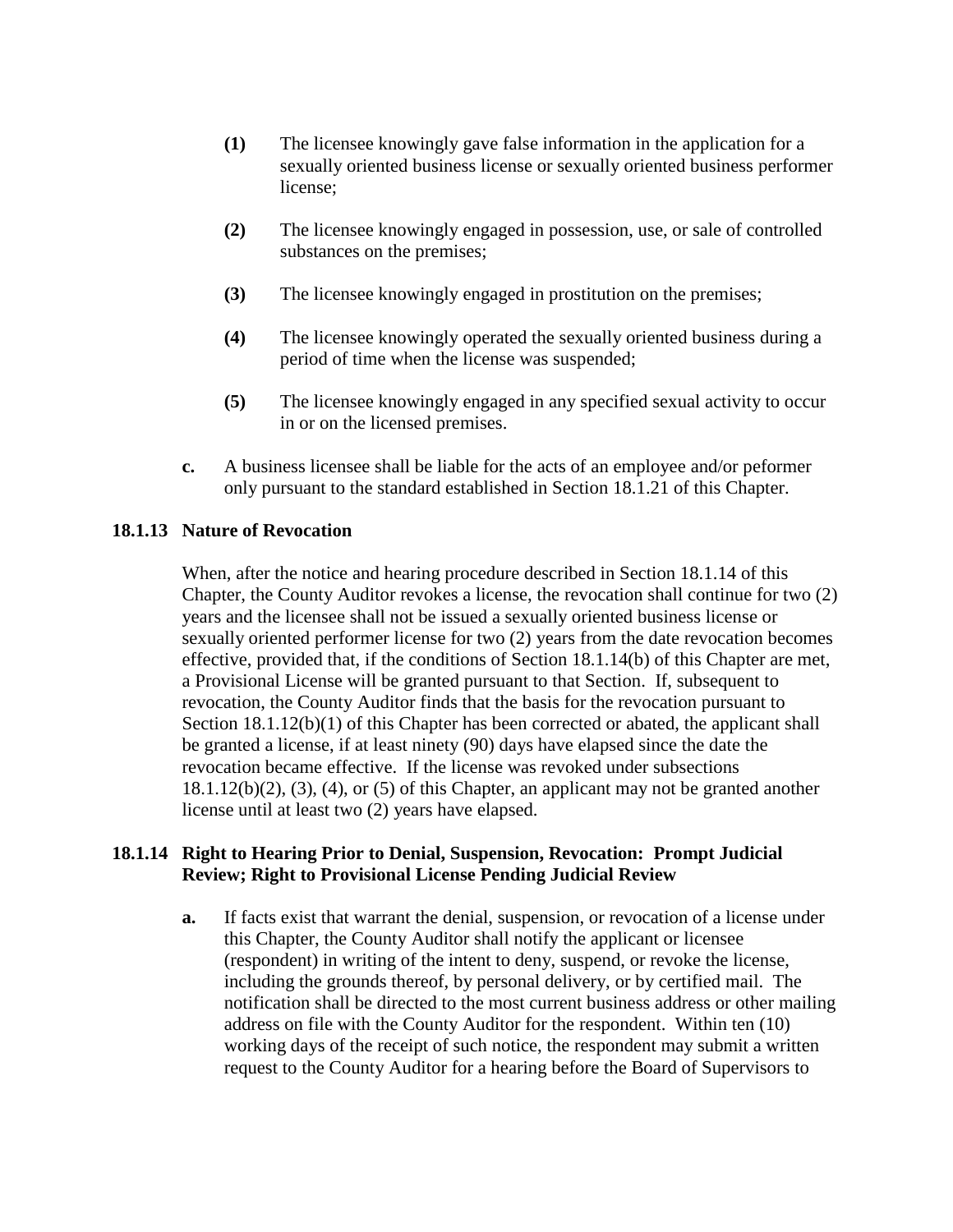refute the grounds alleged by the County Auditor for denial, suspension, or revocation of the license.

Within five (5) days of the receipt of respondent's written response, the County Auditor shall notify respondent in writing of the hearing date on respondent's denial, suspension, or revocation proceeding. Within twenty (20) working days of the receipt of respondent's written response, the Board of Supervisors shall conduct a hearing at which respondent shall have the opportunity to present all of respondent's arguments and to be represented by counsel, present evidence and witnesses on his or her behalf, and cross-examine any of the County's witnesses. The CountyAuditor shall also be represented by counsel, and shall bear the burden of proving the grounds for denying, suspending, or revoking the license. The hearing shall take no longer than two (2) days, unless extended to meet the requirements of due process and proper administration of justice. The Board of Supervisors shall issue a written decision within five (5) days after the hearing. If the decision is to deny, suspend, or revoke the license, it shall state the reasons for such action, and the denial, suspension, or revocation shall become final for purposes of appeal immediately, but shall not take effect or be enforced until thirty (30) days thereafter. If the decision is to grant the license, the County Auditor shall immediately issue a license to the respondent.

If the respondent does not request a hearing within ten (10) business days of receiving the County Auditor's notice of intent to deny, suspend, or revoke the license, the license shall be deemed denied, suspended, or revoked, as applicable.

**b.** An applicant or licensee (aggrieved party) whose application for a license has been denied or whose license has been suspended or revoked shall have the right to challenge or appeal such action or seek a declaration of rights concerning such action and/or concerning this Chapter, upon factual grounds or constitutional grounds or both, to a court of law within thirty (30) days after issuance of the Board of Supervisor's written decision. Upon the filing of any court action to appeal, challenge, restrain, or otherwise enjoin or seek a declaration of rights concerning this Chapter or the County Auditor's denial, suspension, or revocation, the County Auditor shall immediately issue the aggrieved party a Provisional License. The County shall supply the court with any documents, reports, or transcripts relevant to the lawsuit within fifteen (15) days after receiving notice of the lawsuit. The Provisional License shall allow the aggrieved party to continue operation of the sexually oriented business or to continue employment as a sexually oriented business employee and/or performer and will expire only upon the court's entry of a judgment on the merits of the aggrieved party's action to appeal, challenge, restrain, or otherwise enjoin or seek a declaration of rights concerning this Chapter or the County's denial, suspension, or revocation of a license under this Chapter.

If, in the alternative, the aggrieved party does not wish to bear the burden of initiating a court action, he or she may, within thirty (30) days after the Board of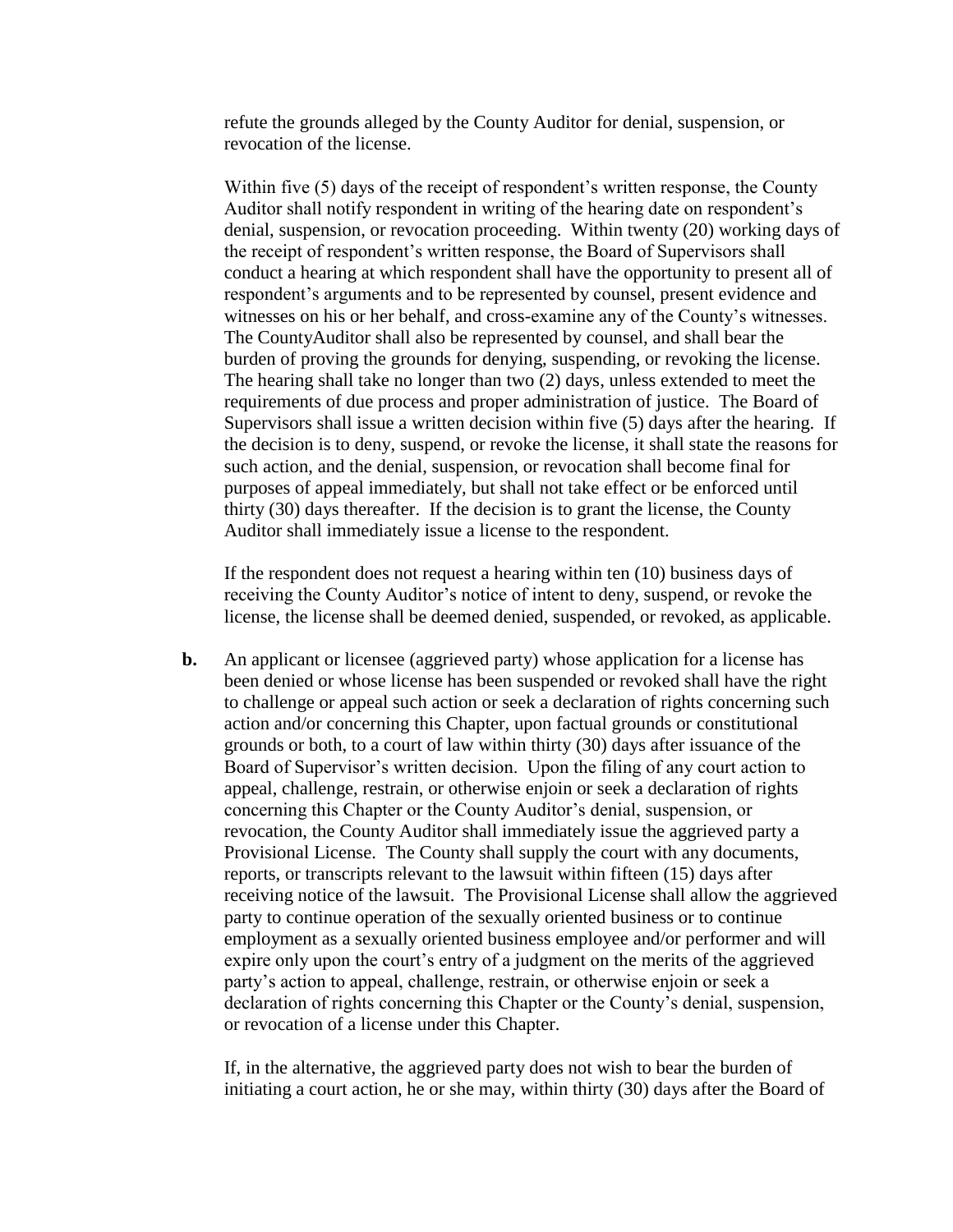Supervisor's written decision is issued, elect to require the County to file a declaratory action in a court of competent jurisdiction, seeking a declaration that the denial, suspension, or revocation is valid and that the Ordinance is constitutionally sound. Such an election must be made in writing and be delivered to the County Attorney's Office within thirty (30) days of issuance of the Board of Supervisor's written decision. Upon the delivery of the election notice to the County Attorney's Office, the County shall immediately issue the aggrieved party a Provisional License. The Provisional License shall allow the aggrieved party to continue operation of the sexually oriented business or to continue employment as a sexually oriented business employee and/or performer and will expire only upon the court's entry of a judgment on the merits of the validity of this Chapter and the County's denial, suspension, or revocation decision.

This Section shall be liberally construed to permit the uninterrupted operation of the sexually oriented business or the uninterrupted employment of the sexually oriented business employee and/or performer during the course of any court action challenging this Chapter or an adverse licensing decision under this Chapter until the court of law rules upon all the aggrieved party's factual and or constitutional claims.

## **18.1.15 Transfer of License**

A licensee shall not transfer his or her license to another, nor shall a licensee operate a sexually oriented business under the authority of a license at any place other than the address designated in the sexually oriented business license application.

## **18.1.16 Hours of Operation**

No sexually oriented business, except for an Adult Motel, shall be or remain open for business between 2:00 a.m. and 6:00 a.m. on a weekday, or between 2:00 a.m. on Sunday and 6:00 a.m. on the following Monday, however, a sexually oriented business which holds a liquor license or retail beer permit entitling the holder to sell alcoholic liquor or beer on Sunday may remain open between the hours of 8:00 a.m. on Sunday and 2:00 a.m. on the following Monday.

## **18.1.17 Loitering and Exterior Lighting and Monitoring Requirements**

- **a.** It shall be the duty of the operator of a sexually oriented business to:
	- **(1)** Post conspicuous signs stating that no loitering is permitted on such property;
	- **(2)** Designate one or more employees to monitor the activities of persons on such property by visually inspecting such property at least once every two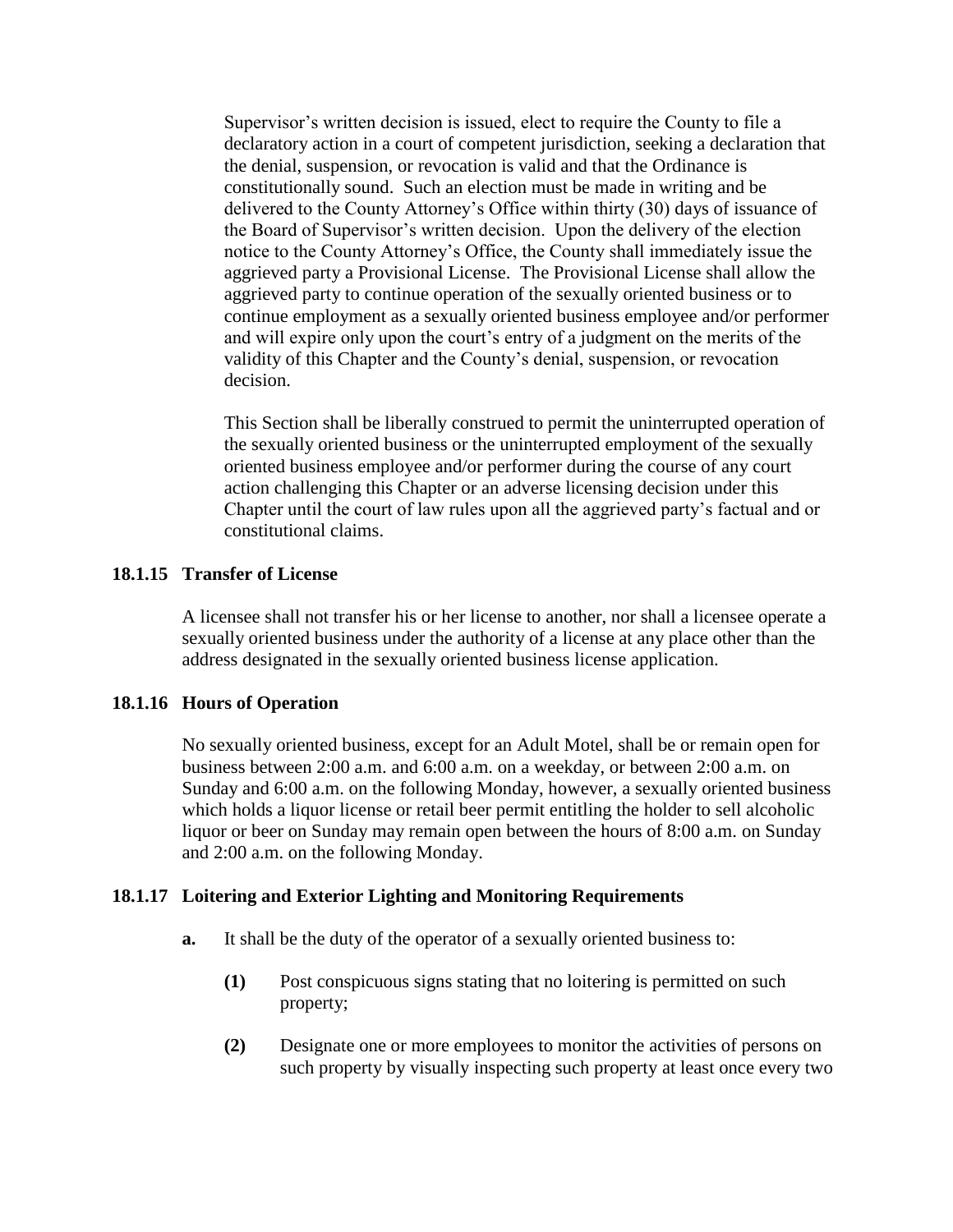(2) hours or inspecting such property by use of video camera and monitors; and

- **(3)** Provide lighting of the exterior premises to provide for visual inspection or video monitoring to prohibit loitering.
- **(4)** If used, video cameras and monitors shall operate continuously at all times that the premises are open for business. The monitors shall be installed within a manager's station or at a cash register where an employer is regularly present.
- **b.** It shall be unlawful for a person having a duty under this Section to knowingly fail to fulfill that duty.

## **18.1.18 Violations and Penalties**

The penalty for violating the provision of this Chapter shall be as set forth in Chapter 5 – Violations And Penalties of the Mills County Code of Ordinances.

## **18.1.19 Applicability to Existing Businesses**

The provision of this Chapter shall apply to the activities of all sexually oriented businesses and sexually oriented business employees and/or performers described herein, whether such business or activities were established or commenced before, on, or after the effective date of this Chapter. All existing sexually oriented businesses and sexually oriented business employees and/or performers are hereby granted a De Facto Temporary License to continue operation or employment for a period of one hundred eighty (180) days following the effective date of this Chapter. Within said one hundred eighty (180) days, all sexually oriented businesses and sexually oriented business employees must make application for a license pursuant to this Chapter. Within said one hundred eighty (180) days, sexually oriented businesses must make any necessary changes to the interior configurations of the regulated business premise to conform to this Chapter.

## **18.1.20 Regulations Concerning Live Public Nudity on Premises**

- **a**. It shall be a violation of this Chapter for a licensee required to obtain a sales tax permit to knowingly or intentionally violate Iowa Code Section 728.5, as amended. It shall be a violation for any person to knowingly or intentionally, in a sexually oriented business, appear in a state of nudity.
- **b.** It shall be a violation of this Chapter for an employee and/or performer to knowingly and intentionally appear semi-nude in a sexually oriented business unless the employee, while semi-nude, shall be at least six (6) feet from any patron or customer and on a stage at least two (2) feet from the floor.